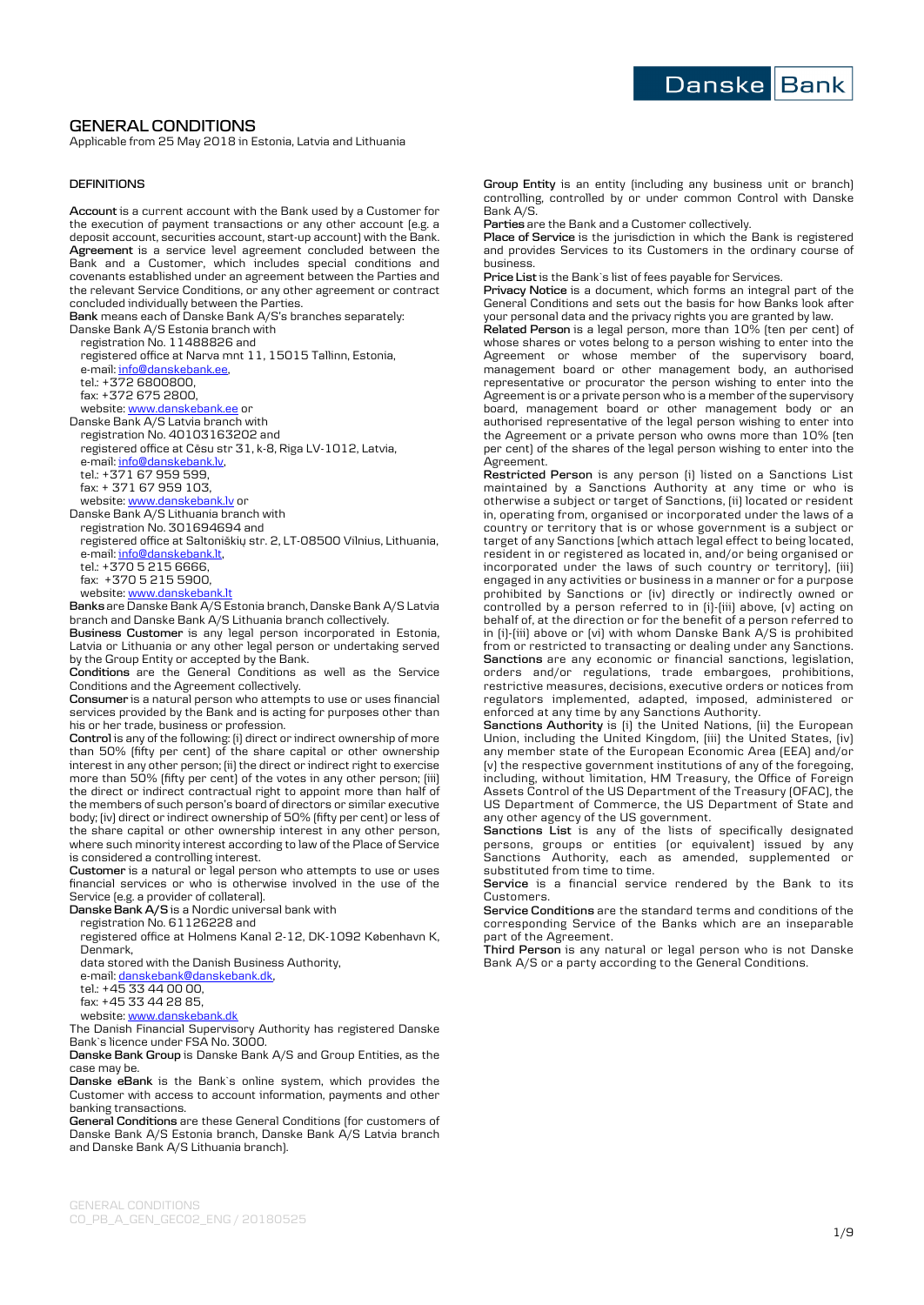## **1. INTRODUCTION**

## **1.1. SCOPE OF GENERAL CONDITIONS**

**1.1.1** The General Conditions is a document, which stipulates the principles and the procedure for serving Customers as well as communication and the general terms and conditions for conducting transactions between the Banks and their Customers.

**1.1.2** The purpose of the General Conditions is to establish clear and reliable business relationships between the Banks and their Customers and to ensure legal security and help to simplify transactions.

**1.1.3** The General Conditions form an integral part of all Services and apply to all business relationships between the Banks and their Customers.

**1.1.4** In addition to the General Conditions, the business relationships between the Parties are regulated by legislation applicable at the Place of Service, the Service Conditions, the Privacy Notice, Agreements, the Price List and the principles of sound banking management.

**1.1.5** The General Conditions, the Privacy Notice, the Service Conditions and the Price List are accessible at the Bank`s place of Service and on the Bank`s website. Upon request, a copy of the General Conditions will be provided to a Customer.

**1.1.6** If the General Conditions are in conflict with the Service Conditions, the Service Conditions apply. If the General Conditions or the Service Conditions are in conflict with the special conditions of the Agreement, the special conditions of the Agreement apply.

**1.1.7** The General Conditions apply in respect of the business relationships established prior to and continuing on the effective date of the General Conditions.

### **1.2. INTERPRETATION OF CONDITIONS**

**1.2.1.** Should the context so require, words in the singular in the Conditions include the plural and vice versa.

**1.2.2.** Unless otherwise set forth in the Conditions, references in the Conditions to clauses mean references to the clauses of the Conditions.

**1.2.3.** The headings of chapters and clauses of the Conditions are only to facilitate reading and have no effect on the interpretation of the contents of the chapters or the clauses.

**1.2.4.** Each clause of the Conditions is interpreted together with other clauses of the Conditions pursuant to the intent and objective of the Conditions and the usual practice of the Parties.

**1.2.5.** In the event of any contradiction or ambiguity between the official language of the Place of Service and English texts of the Conditions, the official language of the Place of Service applies.

**1.2.6.** Invalidity of one provision of the General Conditions and/or the Service Conditions has no impact and does not render invalid other provisions of the General Conditions and/or the Service Conditions.

## **1.3. COMMUNICATION BETWEEN THE PARTIES**

**1.3.1.** The Parties communicate in the official language of the Place of Service (i.e. in Estonian, Latvian or Lithuanian) or, by agreement, in another language agreed between the Parties.

#### **2. CHANGES TO GENERAL CONDITIONS, SERVICE CONDITIONS AND PRICE LIST**

**2.1.** The General Conditions and the Service Conditions are established by the Banks simultaneously and collectively. They are applicable in the same version to the Customers of each Bank, unless otherwise stated thereof. The Price List is prepared by each Bank separately and it will be applicable to the Customers of the Bank preparing the Price List.

**2.2.** The Banks are entitled to change the General Conditions, the Service Conditions and the Privacy Notice unilaterally, without drafting or drawing up a respective amendment as an annex.

**2.3.** The Price List is changed unilaterally by the Bank which prepared it.

**2.4.** The Bank must notify its Customers of the changes of the General Conditions, the Service Conditions and the Price List in a visible place at the Bank`s place of Service and on the Bank`s website. Additionally, the Bank may notify its Customers via Danske eBank or by e-mail or text message or in any other agreed manner (e.g. through the mass media) at least 2 (two) months in advance of the effective date of the changes, unless otherwise provided by the Service Conditions.

**2.5.** If a Customer does not agree with the changes, the Customer is entitled to cancel the Agreement by notifying the Bank in writing or in another agreed manner before the respective changes take effect and upon fulfilment of all the Customer's obligations arising from the Agreement.

**2.6.** If the Customer does not exercise its right to cancel the Agreement before the respective changes take effect, the Customer will be deemed as having accepted the changes made and declared that the Customer has no subsequent claims against the Bank in respect of the changes of the General Conditions, the Service Conditions, the Price List or the Privacy Notice.

**2.7.** The term of the advance notice does not apply in the event that the change was caused by the decreasing price of the Service, other Conditions becoming more favourable for the Customer or a new Service is added to the Price List.

**2.8.** In justified cases, the Bank may change the Price List and the Banks may change the Service Conditions without notice. In such case, the Bank must immediately notify the Customers of any changes at the Bank`s place of Service, on its website, via Danske eBank or by e-mail or text message or in any other manner (e.g. through the mass media) and the Customer is entitled to cancel the Agreement immediately by notifying the Bank in writing or in any other agreed manner and fulfilling all its obligations arising from the Agreement in advance.

# **3. CUSTOMER IDENTIFICATION AND MANDATES**

## **3.1. CUSTOMER IDENTIFICATION**

**3.1.1.** The Bank must identify a Customer and its representative pursuant to the General Conditions and the legislation applicable at the Place of Service.

**3.1.2.** For identification purposes, a Customer or its representative is obliged to submit the information and documents required by the Bank providing the Service.

**3.1.3.** A natural person must be identified on the basis of personal identification documents accepted by the Bank and in accordance with the legal provisions of the Place of Service.

**3.1.4.** A legal person must be identified on the basis of a valid extract of the register and other documents (e.g. a registration certificate, articles of association) accepted by the Bank providing the Service.

**3.1.5.** The Bank is also entitled to demand data regarding the ownership structure, members of management, ultimate beneficiary and other data of the legal person required by legal provisions of the Place of Service or by Danske Bank Group polices.

**3.1.6.** According to the Agreement, a Customer or its representative can be identified through the means of communication accepted by the Bank providing the Service.

**3.1.7.** The Bank is entitled to refuse to provide the Service, if the Bank cannot identify or has doubts as to the identity of a Customer or its representative, authorisation of the Customer's representative or the authenticity of the Customer's intention.

#### **3.2. MANDATES**

**3.2.1.** The Account can be operated by the Customer and by a person whose right of representation is given by the Customer and accepted by the Bank providing the Service.

**3.2.2.** The Bank is not obliged to accept a document certifying the right of representation in which the right of representation has not been expressed clearly and unambiguously or in which, in the opinion of the Bank, the Customer's intention is reflected explicitly and understandably.

**3.2.3.** The document certifying the right of representation must be formalised pursuant to the legal provisions of the Place of Service and in accordance with the requirements of the Bank providing the Service.

**3.2.4.** The Bank is entitled to demand that the document certifying the right of representation, which has been formalised outside the Bank, be notarised or certified accordingly.

**3.2.5.** The Customer must notify the Bank in writing of a revocation of the powers of the representative, if such power of the representative expires before the term of validity of the document.

#### **3.3. DOCUMENT REQUIREMENTS**

**3.3.1.** The Customer must present original documents to the Bank or their notarised copies or copies certified in an equivalent manner. **3.3.2.** The Bank is entitled to demand that the documents issued abroad be legalised or certified with an apostille, unless otherwise stated in a treaty of the Place of Service and the corresponding foreign country.

**3.3.3.** The Bank is entitled to make copies of the documents submitted by the Customer or his or her or its representative or retain the original document if possible.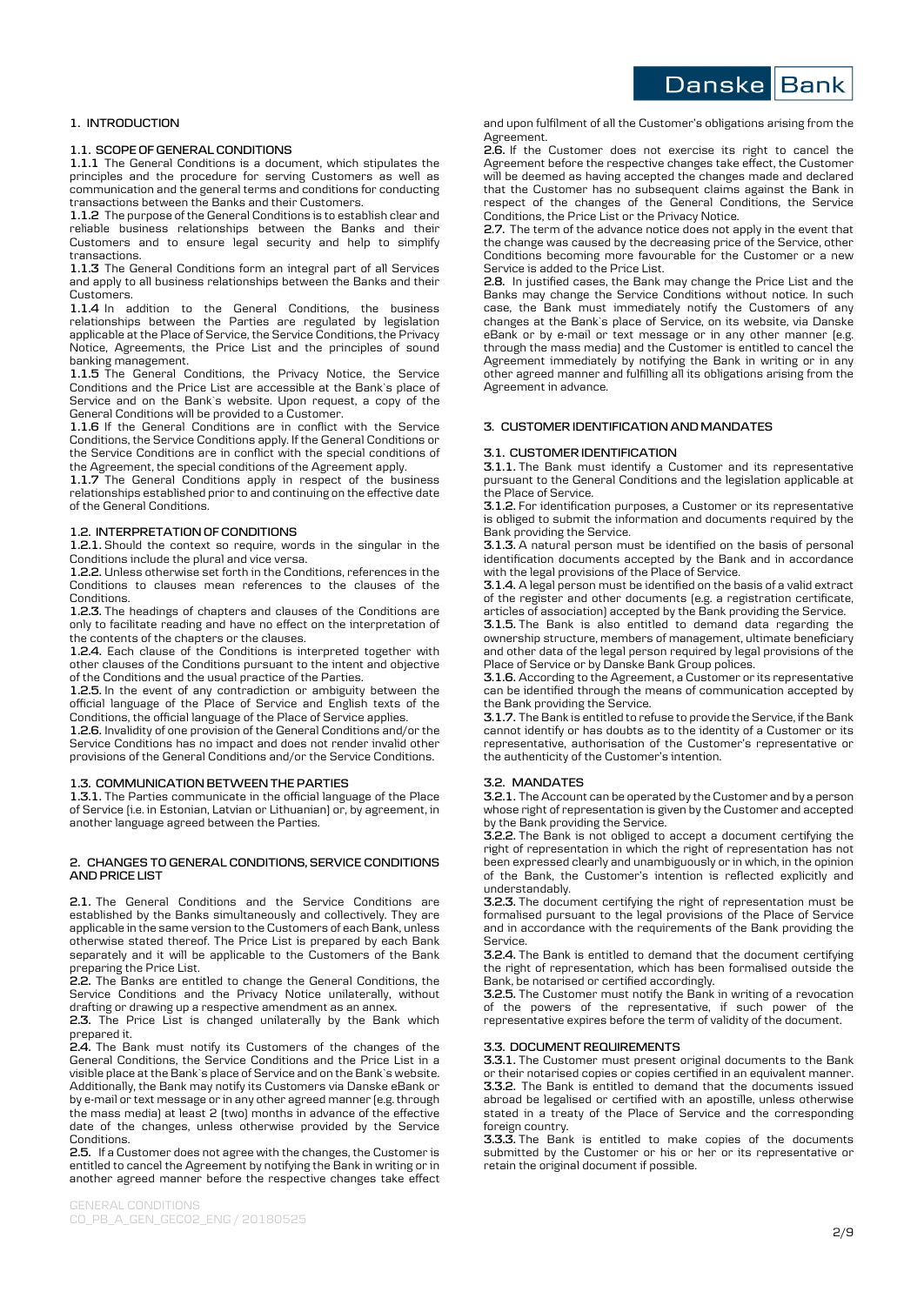**3.3.4.** If the documents are in a foreign language, the Bank is entitled to demand a translation of the documents into the local official language or another language accepted by the Bank. The translation is certified by a sworn translator or a notary public.

**3.3.5.** The Customer must reimburse the costs resulting from bringing the documents into compliance with the requirements of the Bank.

**3.3.6.** The Bank is entitled to assume that any document submitted by the Customer is authentic, valid and correct.

**3.3.7.** If the Customer has presented a document that is not in accordance with the requirements of the Bank providing the Service or whose correctness the Bank providing the Service has doubts about, the Bank is entitled not to execute the Customer`s order as well as demand submission of additional documents.

**3.3.8.** The Bank is entitled to deem the document certifying the Customer`s right of representation valid until the Bank has received the documents confirming the amendment of the Customer`s right of representation.

## **4. AGREEMENTS AND CUSTOMER`S ORDERS**

### **4.1. CONCLUSION OF AGREEMENT**

**4.1.1.** The Bank limits the circle of persons with whom it establishes the business relationships pursuant to the Baltic banking strategy issued by Danske Bank Group:

**4.1.1.1.**The Bank accepts a Business Customer and a Consumer who is at the Bank`s sole discretion related to the Business Customer or the Bank or whose acceptance is mandatory for credit institutions pursuant to the legislation applicable at the Place of Service.

**4.1.1.2.**The Business Customer is required to have real business operations at the Place of Service (e.g. manufacturing, trading of goods and services, holding of assets).

**4.1.2.** The Bank does not establish the business relationships with persons from the following geographical locations:

**4.1.2.1.**persons located in a jurisdiction ranked as high-risk and noncooperative by the latest FATF (*Financial Action Task Force on Money Laundering*) public statement;

**4.1.2.2.**companies and their subsidiaries registered in countries where Sanctions have been introduced against the country;

**4.1.2.3.**companies and their subsidiaries domiciled in tax haven countries.

**4.1.3.** The Bank is entitled to decide with whom to establish or not to establish the business relationships (*the freedom of contract*), unless otherwise specified by the legislation applicable at the Place of Service.

**4.1.4.** Before the Bank refuses to create the business relationships, it must thoroughly consider all the respective circumstances.

**4.1.5.** When refusing to conclude an Agreement, the Bank must consider a good reason to constitute, first and foremost, a situation where a person or a Related Person:

**4.1.5.1.**has submitted incorrect or insufficient data or documents to the Bank or to any other Group Entity or refuses to submit the data required by the Bank;

**4.1.5.2.**has not presented to the Bank or to any other Group Entity sufficient data or documents required by the Bank in order to identify the Customer or the person acting in the interests of the Customer does not verify the area of activity or the origin of funds, or if the Bank has other reasons to suspect money laundering or terrorist financing (including the use of a front man) by the person;

**4.1.5.3.**has a debt (i.e. an overdue loan or interest payment, penalty for late payment, service fee or any other debt) to the Bank or any other Group Entity or the other credit institution or other person;

**4.1.5.4.**has acted or failed to act in the manner that has resulted in a loss for the Bank or any other Group Entity or caused an actual risk of loss;

**4.1.5.5.**has submitted a document to the Bank that shows signs of forgery or does not comply with the requirements of the Bank regardless of reason;

**4.1.5.6.**is or has been involved in crime, including smuggling of excise goods, narcotic drugs or illegal weapons or human trafficking, mediation of prostitution, unlicensed international transfer of emoney or provision of other financial services;

**4.1.5.7.**is a person who performs or has performed prominent public functions or his or her family member or a close associate (i.e. politically exposed person);

**4.1.5.8.**belongs to the risk group with regard to which the Bank has established restrictions on the opening of an Account or the provision of any other Service;

**4.1.5.9.**has or could have been involved, according to the Bank`s assessment, in crime, money laundering or terrorist financing, including being a front man or using a front man;

**4.1.5.10.** is engaged, according to the Bank`s assessment, in an area of activity that involves a high risk of money laundering or terrorist financing;

**4.1.5.11.**does not have, according to the Bank`s assessment, a justified (including business or residential) connection with the Place of Service.

**4.1.6.** The Bank is entitled to refuse to conclude an Agreement also with other good reason, especially if the conclusion of the Agreement is impeded by a legal obstacle such as restricted legal capacity or contradictions or absence of the right of representation.

**4.1.7.** The Bank is entitled to decide at its own discretion whether to sign an Agreement with a natural or legal person who is not a resident of the country where the Service is provided by the Bank, unless otherwise specified in accordance with applicable regulatory enactments.

**4.1.8.** The business relationships between the Parties must be regulated by written Agreements, Agreements made in a format that can be reproduced in writing or electronic Agreements, unless the legislation applicable at the Place of Service defines the exact format for the Agreement that must be followed. In the event that the legislation applicable at the Place of Service does not define the exact format of the Agreement, the Bank is entitled to define the format in which the Agreement must be concluded with the Customer.

**4.1.9.** By entering into an Agreement, the Customer accepts the General Conditions, the Service Conditions, the Privacy Notice and the Price List of the Bank which provides the Service.

## **4.2. GIVING ORDERS**

**4.2.1.** The Customer must certify his or her or its right to use the Service in a manner acceptable to the Bank which provides the Service (e.g. present a personal identification document, a power of attorney or an oral or electronic password).

**4.2.2.** The Bank is entitled to refuse to provide a Service in case of doubt that the person wishing to use the Service is not entitled to do so. In such event, the Bank will not be liable for any loss caused by the refusal to provide the Service.

**4.2.3.** The Customer may give the Bank only such orders as are allowed under the Conditions.

**4.2.4.** The orders given to the Bank by the Customer must be unambiguous and executable.

**4.2.5.** The Bank is entitled to determine the errors upon the occurrence of which the Bank must nevertheless execute the Customer`s order.

**4.2.6.** In case of ambiguities, the Bank is entitled to demand additional information or documents from the Customer and to postpone the execution of the order until the information or documents have been received and the information checked.

#### **4.3. SIGNATURE**

**4.3.1.** Unless the Bank and the Customer have agreed otherwise, the signature of the written order of the Customer must be hand-written by the Customer, his or her or its representative.

**4.3.2.** The Bank is entitled to demand signature of the document at the Bank or, if it proves impossible, notarisation of the signature.

**4.3.3.** The procedure for the use of electronic Services must be prescribed by the Agreement and/or Service Conditions.

**4.3.4.** The Parties may, subject to the conditions laid down by the Bank, use in their interactions a digital certificate (e.g. digital signing of documents, digital identification of the Customer).

#### **4.4. EXECUTION OF ORDERS**

**4.4.1.** Prior to executing an order, the Bank is entitled to demand that the Customer certify the legal origin of the funds or other assets used in a transaction in documentary form. If a reason exists for suspecting that the Customer is acting by order and in the interests of a Third Person, the Bank is entitled to require documents for identification of the person by whose order the Customer acts.

**4.4.2.** The Bank must execute the Customer`s orders pursuant to the legislation applicable at the Place of Service, the Conditions and the Price List of the Bank executing the Customer`s order.

**4.4.3.** The Customer must ensure a sufficient amount of funds in the Account in the respective currency. Upon the absence of sufficient amount of funds in the respective currency and, unless otherwise agreed, the Bank is entitled not to execute the order.

**4.4.4.** The Bank may refuse to execute the Customer's order or to return the funds received in the Account to the payer or immediately cancel the Agreement if the Customer does not certify the origin of the funds or other assets used in the transaction or if the Bank has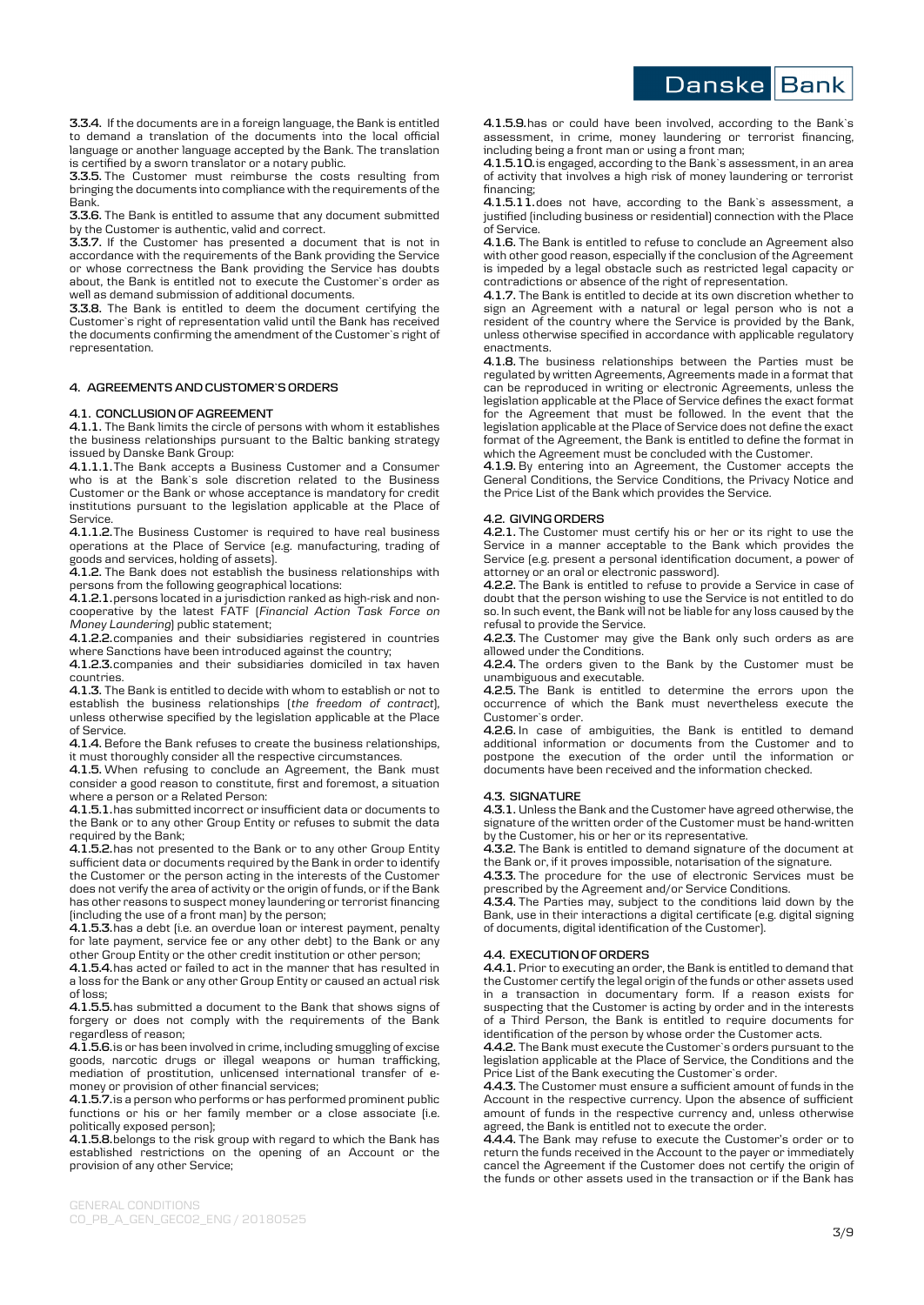other reasons to suspect money laundering or terrorist financing in respect of the transaction.

**4.4.5.** The Bank may postpone executing or refuse to execute the Customer's order related to another country (e.g. foreign currency, foreign beneficiary, bank of a foreign beneficiary) or apply restrictions to the order if this is necessary due to the requirements set by the correspondent bank or the bank of the country, or if the payment is directly or indirectly connected with the Restricted Person or restricted by a foreign country (including a sanctioned bank).

**4.4.6.** The Bank may refuse to execute the Customer's order if, according to the Bank`s assessment, the Customer, upon giving the order, behaves inadequately or a reason exists to suspect that the Customer is acting under the influence of alcoholic, psychotropic, narcotic or any other substance that affects normal and reasonable behaviour.

**4.4.7.** The Bank is entitled to refuse cancellation or amendment and/or modification of the Customer's order accepted by the Bank for execution.

**4.4.8.** If the Bank has doubts about the legality of the order, it is entitled to demand additional confirmation at the expense of the Customer in the form and/or the manner accepted by the Bank prior to the execution of the order.

**4.4.9.** If the Customer`s order is incorrect or insufficient, the Bank is entitled to determine the manner of execution of the order proceeding from the practice and principles of sound banking management or reject execution of the order. The Bank is not liable for the order executed on the above grounds or any claims arising from the non-execution of the order.

**4.4.10.** For purposes of ensuring security, the Bank may issue orders to the Customer (e.g. to change the PIN number or another security feature), and the Customer must comply with such orders immediately. The Customer is liable for all losses resulting from the non-compliance with such orders.

# **5. REVIEW OF ACCOUNT STATEMENTS**

**5.1.** The Customer must review a Account statements closely and check that all entries are correct.

**5.2.** If funds have been erroneously transferred to the Account (including without the consent of the payer) or if the Customer has received money or other assets not belonging to the Customer or which the Customer is not entitled to receive or the Account has been debited with the amounts or other assets to which the Customer has not consented, the Customer must inform the Bank thereof immediately after becoming aware of the erroneous transfer. The Customer undertakes to immediately return the money or other assets erroneously transferred to the Account to the account designated by the Bank.

#### **6. BANK`S RIGHT TO REVERSE ENTRIES AND RESTRICT THE DISPOSAL OF ACCOUNT OR USE OF SERVICE**

#### **6.1. REVERSAL OF ENTRIES**

**6.1.1.** The Bank may reverse entries if the Bank has deposited an amount into the Account by obvious mistake (e.g. if the same amount has been deposited twice).

**6.1.2.** The Bank is entitled to withdraw from the Account funds or other assets erroneously transferred to it without asking for the Customer`s consent. The Bank must notify the Customer if the Bank has reversed an amount.

## **6.2. BLOCKING OF ACCOUNT OR SERVICE**

**6.2.1.** Blocking is an operation as a result of which the Customer`s right, on the initiative of the Bank or the Customer, to make all or some transactions or Services has been suspended.

**6.2.2.** The Customer must give the account blocking order to the Bank in writing or in another manner agreed between the Parties.

**6.2.3.** If the blocking order is given orally, the Bank is entitled to ask questions about the Customer requesting the account blocking on the basis of the information stored in the Bank`s database in order to identify the respective person. If the Bank has doubts about the identification of the person, the Bank is entitled not to block the Account or the Service. In such case, the Bank is not liable for any loss caused by not blocking the Account or the Service.

**6.2.4.** The Bank is entitled to block the Account or the Service if:

**6.2.4.1.**there are no funds in the Account to settle the Bank`s claims against the Customer;

**6.2.4.2.**the Bank suspects that the assets in the Account have been obtained as a result of crime;

**6.2.4.3.**the Customer has not submitted the documents and other information required by the Bank and which the Bank considers necessary in order to acknowledge that the information submitted by the Customer is true and correct;

**6.2.4.4.**the Customer has submitted to the Bank controversial information or documents about the persons having the right of representation or documents about the authenticity of which the Bank has a suspicion;

**6.2.4.5.**the Account has been attached;

**6.2.4.6.**the Bank suspects the Customer of money laundering, terrorist financing or other crime (e.g. fraud) or of contributing to such activities;

**6.2.4.7.**the Bank, in order to fulfil its obligations deriving from the principle of Know Your Customer has made the best efforts to reach the Customer through the means of communication or other information about the Customer, which has been submitted by the Customer to the Bank, but the Customer is not available to the Bank; **6.2.4.8.**the Bank has become aware of any circumstances that have led to a need to examine the legal origin of the Customer's assets;

**6.2.4.9.**the Bank suspects that the corresponding transaction, the Customer or the person related to the Customer is connected to the territory, area of activity or person subject to international sanctions or other national transaction limits (e.g. Sanctions of the United States of America or the European Union),

**6.2.4.10.**the Bank`s right to block the Account or the Service derives from any other reason stipulated in the Agreement or by the legislation applicable at the Place of Service.

**6.2.4.11.the Third Person mediating the Service to the Bank (e.g.** international card organisation, correspondent bank) has established restrictions for the corresponding country, territory, currency, area of activity, Service, person or transaction (e.g. a territory linked to international sanctions).

**6.2.5.** The Bank must terminate the blocking of the Account or Service initiated by the Bank as soon as the reason for blocking no longer exists.

**6.2.6.** The Bank is not liable for any loss arising from blocking the Account or the Service under clause 6.2.4 of the General Conditions.

## **6.3. ATTACHMENT OF ACCOUNT**

**6.3.1.** The Bank must levy attachment against the Account at the request of a Third Person only in cases and pursuant to the procedure stipulated by the legislation applicable at the Place of Service (e.g. on the initiative of the court, tax authorities, bailiff, etc.). **6.3.2.** The Bank must release the Account from the attachment on the basis of a resolution of the body that has issued the attachment order, regulation or precept or on the basis of the enforced judicial decision, unless otherwise stated by the legislation applicable at the Place of Service.

## **6.4. SUCCESSION**

**6.4.1.** The Bank makes payments from the Account upon the request of successors of the deceased Customer based on a succession and/or ownership certificate or on the basis of other documents pursuant to the legislation applicable at or a court decision of the Place of Service.

#### **6.5. MAINTENANCE AND DEVELOPMENT WORK OF INFORMATION SYSTEM**

**6.5.1.** The Bank is entitled to carry out regular maintenance and development work of the information system. If possible, the Bank must carry out the planned maintenance and development work at night.

**6.5.2.** Upon the occurrence of extraordinary circumstances, the Bank is entitled to carry out extraordinary maintenance or development work at the time chosen by the Bank in order to prevent great inconvenience to its Customers.

**6.5.3.** During maintenance or development work, the performance of the Bank's contractual obligations towards the Customer deriving from the Agreement must be suspended and the Bank is not obliged to compensate the Customer for any potential loss or loss incurred by the Customer from the Bank`s failure to perform its contractual obligations due to the above grounds.

### **7. INTEREST AND EXCHANGE RATES**

#### **7.1. GENERAL INFORMATION**

**7.1.1.** The Bank must inform the Customer about the applicable interest rates on request, unless otherwise agreed between the Parties or stated by the legislation applicable at the Place of Service.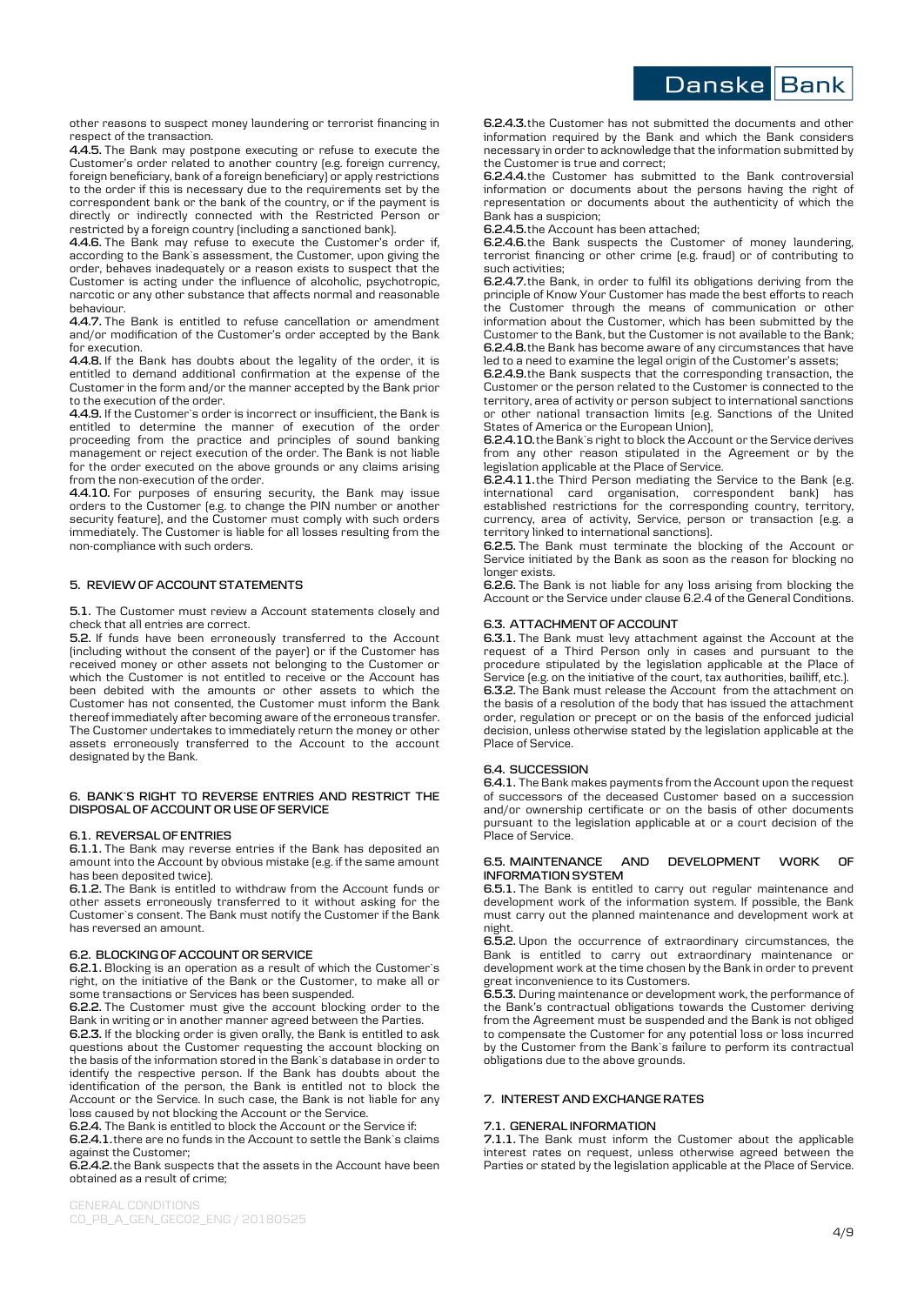

**7.1.2.** The Bank sets interest rates for the Business Customers individually on a case-by-case basis, depending on the Business Customer`s aggregate business relationship with the respective Bank, including the amounts of deposits, loans or credit facilities of the Customer, unless otherwise stated by the legislation applicable at the Place of Service.

**7.1.3.** The Bank calculates interest rates on the basis of a rate it has established for the relevant Service in the Price List or the Agreement.

**7.1.4.** Changes in reference interest rates, exchange rates or reference exchange rates are applied immediately by the Bank without any prior notice to the Customer. Information about such changes must be available at the Bank`s place of Service and on the Bank's website.

**7.1.5.** If legislative enactments provide for tax payments from interest, which the Bank pays to the Customer, the Bank must deduct the amount of taxes from the interest payable according to the stipulation of legislative enactments. At the Customer's request, the Bank issues a confirmation of the fact of deducting the amount of taxes from the amount of interest.

## **7.2. CHANGES**

**7.2.1.** If the interest rate and the procedure for calculation of interest have been established in the Agreement, it must be changed by agreement between the Parties, unless otherwise established by the Agreement. Otherwise, the Bank will be entitled to change the interest rates applying to deposits and loans and the procedure for calculation of interest unilaterally as follows:

**7.2.1.1.**the Bank may lower variable deposit rates and rise variable lending rates without notice if the changes in national or international monetary or credit polices cause the general level of interest rates to change in a way that affects the Bank or there are other changes in the general level of interest rates, including developments in the money and bond markets affect the Bank. In these cases, the interest rates are changed because of external factors beyond the Bank`s Control;

**7.2.1.2.**the Bank may lower variable deposit rates and raise variable lending rates by giving at least 1 (one) month`s prior notice if the changes are owing to the market, earnings or competitive factors, including risk, regulatory and expense factors, in the respective country where the Bank provides the Service or abroad (this could be increased funding costs, liquidity requirements, increased credit risk, increased operational risk for the Bank, changes in legislation, legal practices or measures taken by public authorities, changes in pricing and fee structure due to business needs unrelated to the trend in the general interest rate level, the basis on which the Customer`s individual interest terms were previously determined changes materially: changes in the amounts of the Customer`s deposits, loans or credit facilities).

## **7.3. CALCULATION**

**7.3.1.** Interest must be calculated and paid or debited pursuant to the Service Conditions.

#### **7.4. LATE PAYMENT INTEREST**

**7.4.1.** If the Customer fails to perform the Customer`s obligations towards the Bank, the Customer must pay the late payment interest and/or the penalty established in the Price List or the Agreement to the Bank.

## **7.5. EXCHANGE RATE**

**7.5.1.** The Bank establishes the exchange rate of a currency used in the business relationships.

**7.5.2.** The Customer receives information about the exchange rate applicable in the respective Bank at the Bank`s place of Service, on the Bank`s website or via Danske eBank. Exchange rates are subject to changes by the Bank establishing the rates without prior notification to the Customer.

**7.5.3.** The Parties may agree on application of a special exchange rate to a currency exchange transaction, if the amount of the relevant transaction exceeds the amount of funds specified by the Bank on its website or in Danske eBank.

## **8. FEES AND ARREARS**

## **8.1. GENERAL INFORMATION**

**8.1.1.** The Bank charges a fee for the Service rendered to the Customer.

**8.1.2.** The Bank is entitled to receive and the Customer must pay a free pursuant to the Agreement and/or the Price List of the Bank providing the Service to the Customer.

**8.1.3.** In addition to what is indicated in the Price List and/or in the Agreement, the Customer must cover the respective Bank`s costs which arise from the actions performed in the Customer's interests (e.g. postal expenses, notary fees, state duties, etc.) and the costs related to the business relationships (e.g. costs of establishment and realisation of collateral or insurance, legal expenses, etc.).

**8.1.4.** The Customer must pay for the Services not specified in the Price List according to the actual costs incurred by the respective Bank. In such case, the Customer is entitled to request presentation of an invoice from the Bank.

**8.1.5.** The Customer must keep a sufficient amount of funds in the Account so that the Bank can debit all service fees and other sums and arrears payable by the Customer to the Account.

**8.1.6.** The Bank debits the service fees and other sums and arrears payable by the Customer to the respective Bank to the Account specified in the Agreement.

**8.1.7.** If there are insufficient funds in the Account related to the service fee, other sums or arrears payable, the Bank is entitled to withhold the service fee and other sums and arrears payable from any Account and from the sums received in the Account at any time. This also applies in the event that a foreign currency has been deposited into the Account or the Customer has submitted other orders with respect to these sums after the sums have become collectible and before their actual withholding by the Bank.

**8.1.8.** The Bank withholds the service fees and other sums payable in euros or, upon the absence thereof, in foreign currency. Service fees and other sums payable by the Customer in foreign currency must be converted into euros on the basis of the transfer rate set by the respective Bank.

**8.1.9.** If the amount available in the Account does not suffice for payment of all service fees and other sums and arrears payable by the Customer, the Bank establishes the order of the fulfilment of the obligations of the Customer at its own discretion, unless otherwise agreed between the Parties or stipulated by the legislation applicable at the Place of Service.

**8.1.10.** The Customer receives information about the service fees and other sums and arrears deducted by the Bank in the account statement.

#### **8.2. CALCULATION OF FEES**

**8.2.1.** Fees may be calculated by the Bank as a fixed amount, a percentage, an hourly rate or as a combination of these.

#### **8.3. CHANGES TO FEES**

**8.3.1.** The Bank is entitled to change fees if the changes are owing to the market, earnings or competitive factors, including risk, regulatory and expense factors, in the respective country where the Bank provides the Service or abroad (this could be increased funding costs, liquidity requirements, increased credit risk, increased operational risk for the respective Bank, changes in legislation, legal practices or measures taken by public authorities, changes in pricing and fee structure due to business needs unrelated to the trend in the general interest rate level, the basis on which the Customer`s individual interest terms were previously determined changes materially: changes in the amounts of the Customer`s deposits, loans or credit facilities, etc.).

**8.3.2.** The Bank may lower fees without notice to the Customer.

## **9. NOTICE OF CHANGES TO INTEREST RATES AND FEES**

**9.1.** The Bank may notify the Customer of changes to the interest rates and fees in the Price List on the Bank`s website, as well as via the Danske eBank, by e-mail, text message sent via a mobile phone or in any other agreed manner (e.g. through the mass media), unless otherwise stated by the legislation applicable at the Place of Service. **9.2.** The Bank notifies the Business Customer by letter if a change in the basis on which its individual interest or fee terms are determined causes changes to interest rates or fees.

### **10. BANK`S RIGHT TO REIMBURSEMENT**

**10.1.** The Bank is entitled to claim reimbursement for any amount paid on the Customer`s behalf. Such amounts include taxes or communication costs, expenses incurred because the Customer fails to fulfil the Customer`s obligations (e.g. the payment of insurance premiums of collateral pledged, or court, legal or other fees).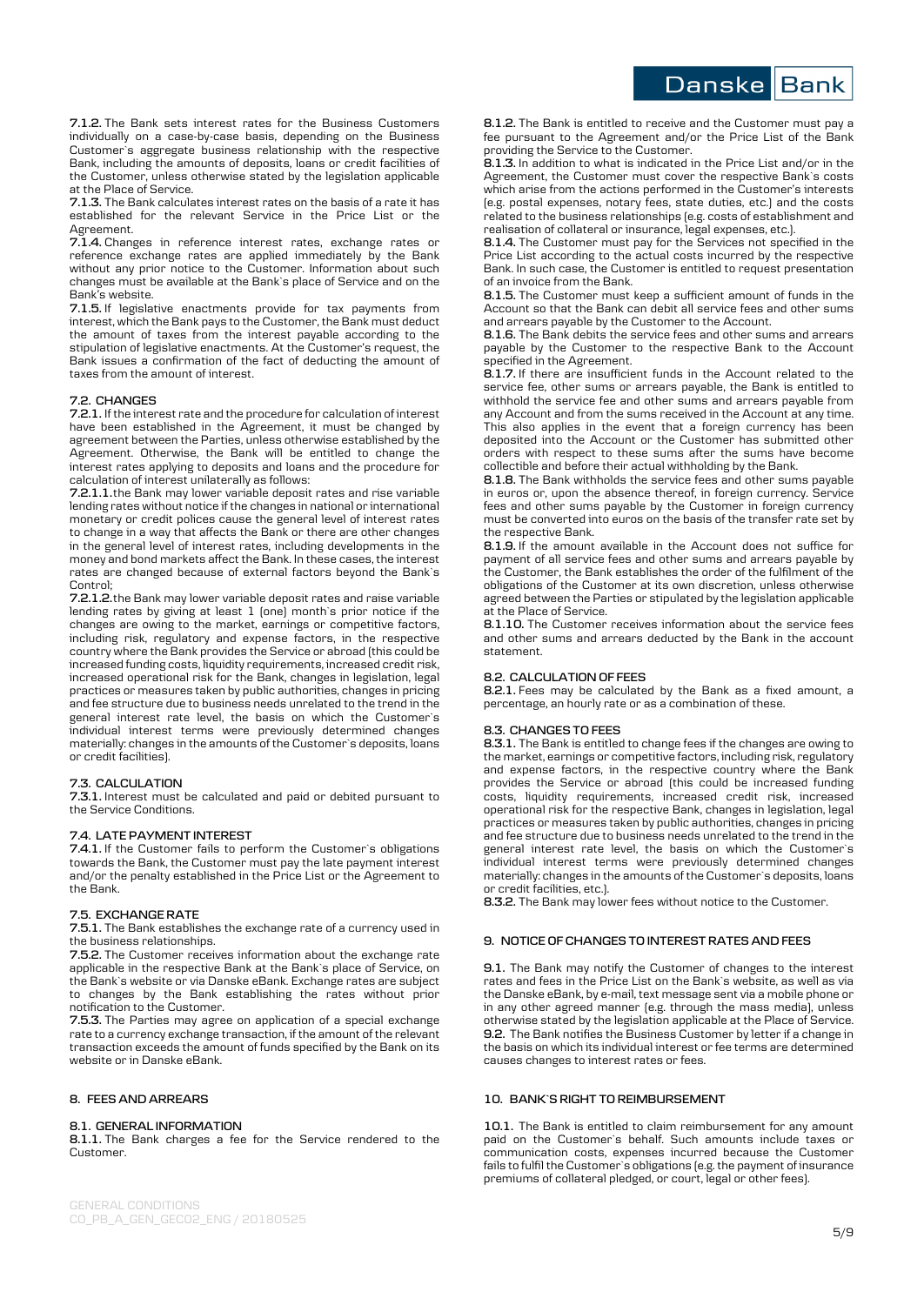#### **11. PREVENTION OF MONEY LAUNDERING AND TERRORIST FINANCING AND SANCTIONS**

**11.1.** The Bank must apply local and international measures to prevent money laundering and terrorist financing. While applying the measures, the Bank must use risk-based methods and select the suitable and appropriate extent of the measures proceeding from the nature of the transaction as well as the assessment of the risk that it's Customer or any other person related to the transaction involves or may entail.

**11.2.** The Bank must know its Customers, the Related Persons as well as the activities and the origin of assets of the Customers.

**11.3.** In order to prevent money laundering and terrorist financing, the Bank must, for instance, be entitled and under an obligation:

**11.3.1.** to check the identification information of the Customer or the representative of the Customer on a regular basis and receive additional documents and data (including data and documents about owners, actual beneficiary) from the Customer;

**11.3.2.** to ask the Customer regularly for documents and data regarding the activities, the main contractual partners, the beneficial owner, the turnover, the frequency of transactions of the Customer, the purpose and essence of transactions and the origin of the assets of the Customer as well as the origin of the assets used in transactions and accounts of the Customer with other banks;

**11.3.3.** to ask the Customer for the documents constituting the basis for the transactions (e.g. documents related to the goods, invoices, agreements related to the transaction, etc.) and also data or documents regarding the counterparty in the transaction with the Customer (actual beneficiary of the transaction etc.);

**11.3.4.** to screen and monitor how the Customer uses the Services; **11.3.5.** to establish temporary or permanent restrictions on the use of the Services.

**11.4.** The Bank is entitled not to execute a transaction or the order of the Customer and/or to terminate the Agreement if the Customer fails to submit the documents and/or data requested by the Bank pursuant to the General Conditions.

**11.5.** The Customer or any of its direct or indirect subsidiaries or any member of the group to which the Customer belongs must comply with Sanctions in all respects**.** 

**11.6.** The Customer represents and warrants that neither the Customer nor its or his or her Related Person, to the best of the Customer`s knowledge after due and careful inquiry, nor any of their respective directors, officers, employees, agents, affiliates, nor any representatives:

**11.6.1.** are a Restricted Person;

**11.6.2.** have been or are engaged in any transaction, activity or conduct that could reasonably be expected to result in their being designated as a Restricted Person;

**11.6.3.** are or have been violating any applicable Sanctions;

**11.6.4.** have received notice of, or are otherwise aware of, any claim, action, lawsuit, proceedings or investigation involving them with respect to the Sanctions.

**11.7.** The Customer must inform the Bank promptly upon becoming aware of the Sanctions, the details of any inquiry, claim, action, lawsuit, proceedings or investigation pursuant to the Sanctions against it or any of its direct or indirect subsidiaries or any member of the group to which the Customer belongs, or any of their respective directors, employees, officers, agents or affiliates as well as information about what steps are being taken with regard to answering or opposing to such inquiry, claim, action, lawsuit, proceedings or investigation.

**11.8.** The Customer must inform the Bank promptly upon becoming aware that the Customer or any of its direct or indirect subsidiary or any member of the group to which the Customer belongs, or any of their respective directors, employees, officers, agents or affiliates have been designated as a Restricted Person.

**11.9.** The Customer must ensure that no direct or indirect subsidiary or any member of the group to which the Customer belonging does not:

**11.9.1.** request any utilisation and, directly or indirectly, use the proceeds of the facilities or lend, contribute or otherwise make available the proceeds of the facilities to any other person or entity, for the purpose of financing the activities of, or business or transactions with, any Restricted Person, or in any other manner that would result in a violation of any Sanctions by any person;

**11.9.2.** engage in any activities, business or transactions that could reasonably be expected to result in violation of any Sanctions or designation as a Restricted Person;

**11.9.3.** directly or indirectly fund all or part of any payment or repayment under the facilities out of proceeds derived from transactions, which would be prohibited by Sanctions or would otherwise cause any other person or entity to violate Sanctions.

**11.10.** The Customer must implement and maintain policies and procedures designed to promote and achieve compliance with Sanctions by its direct or indirect subsidiaries or any member of the group to which the Customer belongs.

**11.11.** The Bank is entitled to refuse to provide Services if it has reasonable grounds for assuming that concluding an Agreement or creating a business relationships may lead to a violation of any Sanction, unless otherwise stated by the legislation applicable at the Place of Service.

**11.12.** The Bank is entitled to refuse to conclude any Agreement with the Customer or any of its direct and indirect subsidiaries or any member of the group to which the Customer belongs if it has been or could reasonably be expected to be designated as a Restricted Person, has received notice of, or is otherwise aware of, any claim, action, lawsuit, proceedings or investigation involving it with respect to Sanctions or the Bank has reasonable grounds for assuming that concluding an Agreement may lead to violation of any Sanction.

**11.13.** The Bank is entitled at its own discretion to suspend, terminate or take any other measure or restriction, as it deems necessary, if the Customer or any of its direct and indirect subsidiaries or any member of the group to which the Customer belongs violates, has violated or could reasonably be expected to violate any Sanction, and the Customer or any of its direct and indirect subsidiaries or any member of the group to which the Customer belongs is or could reasonably be expected to be designated as a Restricted Person.

**11.14.** If it becomes unlawful or contrary to any applicable law or regulation of the Place of Service or Sanctions to do so, the facility will be cancelled and all outstanding exposures, together with interest accrued and all other amounts accrued under the facility, become due and payable by the Customer immediately at the date specified by the Bank in its notice.

#### **12. BANK`S RIGHT TO SET-OFF, ASSIGNMENT AND TRANSFER OF AGREEMENT**

**12.1.** The Bank is entitled to set off mutual claims with the Customer, unless otherwise agreed between the Parties or stipulated by the legislation applicable at the Place of Service.

**12.2.** The Bank must notify the Customer about the executed set-off pursuant to the Agreement or the legislation applicable at the Place of Service.

**12.3.** The Bank is entitled to assign its claim against the Customer to any Third Person.

**12.4.** The Bank is entitled to transfer the Agreement to another Bank with all its rights and obligations.

**12.5.** The Bank must notify the Customer immediately in writing of any transfer of the Agreement to another Bank.

**12.6.** If the Customer has overdue debt to the Bank with which the Customer has no sufficient funds in the Account to pay such debt, the debt can be covered by funds in an Account with another Bank with which the Customer has sufficient funds. In this case, the Bank with which the Customer has sufficient funds is entitled to debit the amount of the debt of the Customer to the Account subject to the agreement concluded between the Customer and the Bank to which the Customer has overdue debt.

## **13. NOTICES AND EXCHANGE OF INFORMATION**

**13.1.** The Bank may provide the Customer with all information electronically, unless otherwise agreed between the Parties or stipulated in the legislation applicable at the Place of Service.

**13.2.** Communication between the Parties regarding the terms and conditions of a transaction and/or other information forwarded by the Bank does not constitute investment consultations or investment or financial advice, an offer or recommendation to conduct transactions, unless the Bank and the Customer agree otherwise.

**13.3.** The Customer must notify the Bank immediately of any and all data and circumstances that have changed in comparison with the data set out in the Agreement or the document submitted to the Bank (e.g. changes in personal or contact details, residency or tax residency, right of representation, loss or theft of an identity document) as well as of any and all circumstances that may affect the fulfilment of the Customer's obligations towards the Bank (e.g. reorganisation proceedings, merger, division, bankruptcy, execution of liquidation proceedings). The Bank may request a document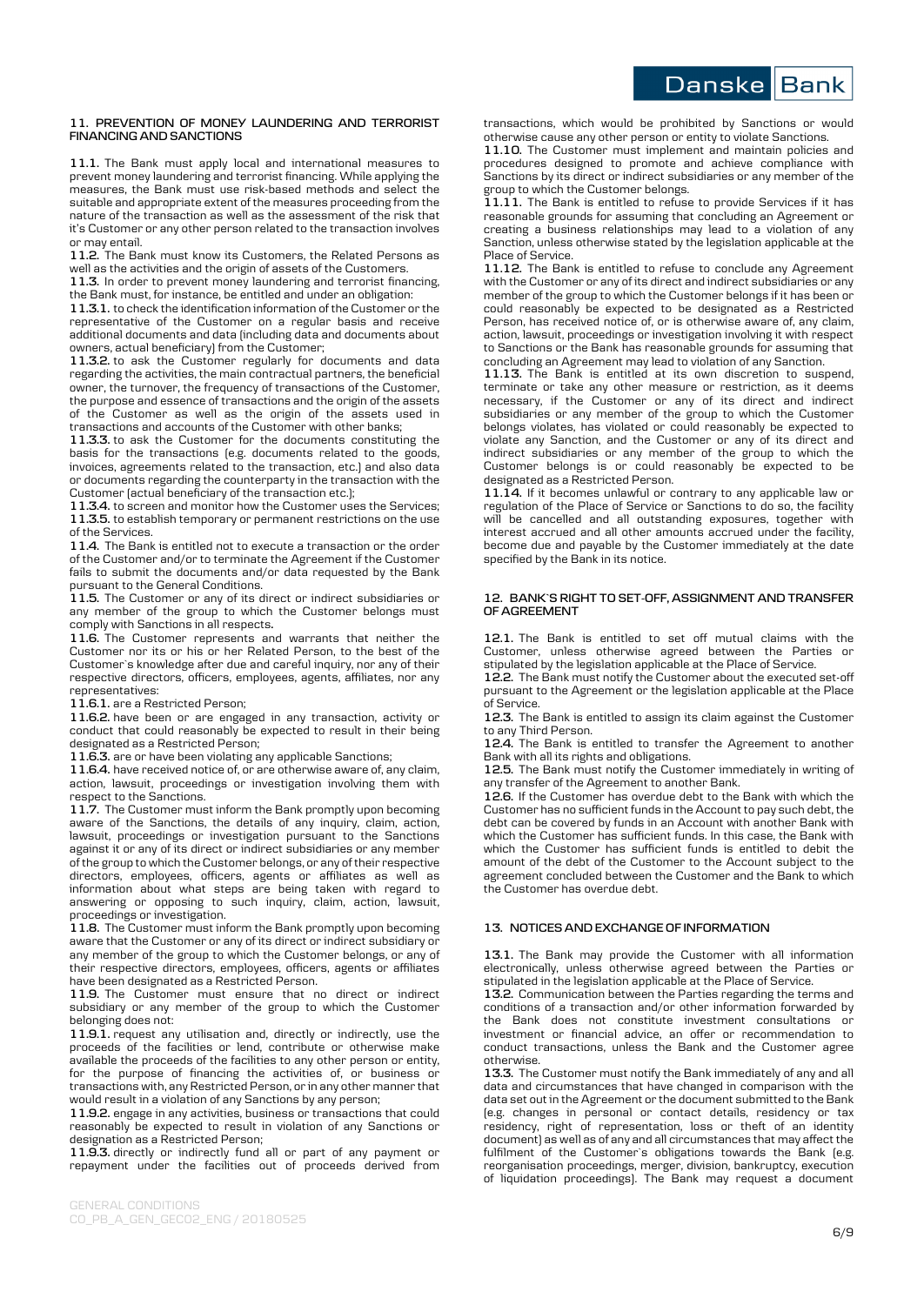

certifying the changes and the Customer must furnish it. This notification obligation applies even if the above changes have been made public (e.g. registered in a public register or published through the mass media). If the Customer has failed to fulfil the notification obligation, the Bank is entitled to assume the correctness of the data at the respective Bank`s disposal.

**13.4.** The Bank is entitled to use Third Person services for processing or delivering electronic notices and information to the Customer.

**13.5.** If, in accordance with the legislation applicable at the Place of Service, the Customer has a right of termination within the period specified in the legislation applicable at the Place of Service, the Customer unilaterally has a right to terminate the relevant Agreement by sending a written notice to the Bank to the Bank`s legal address or notifying the Bank by e-mail or via Danske eBank.

**13.6.** Unless otherwise stipulated by the legislation applicable at the Place of Service, any notice given by the Bank must be deemed to have been received:

**13.6.1.** in the case of notice given by hand, on the day of actual delivery;

**13.6.2.** if posted, on the 8th (eighth) day or, in the case of from one country to another, on the 15th (fifteenth) day following the day on which it was despatched;

**13.6.3.** if sent via Danske eBank or other electronic means of communication, on the day upon technical dispatch.

#### **14. RECORDING OF TELEPHONE CONVERSATIONS**

**14.1.** The Bank reserves the right to record and/or register telephone conversations and other communication to which the Bank is a Party.

**14.2.** The Bank is entitled to record the Customer`s orders placed through means of communication as well as other acts performed upon the use of Services and to use the respective recordings to prove the orders and other acts of the Customer, if necessary.

## **15. COMPLAINTS ABOUT THE BANK AND DISPUTE RESOLUTION**

**15.1.** Any disputes between the Bank and its Customers are resolved by way of negotiation.

**15.2.** The complaint must describe the circumstances that caused the submission of the complaint and refer to the legal act or document that serves as a basis for the complaint. If the other Party cannot access the document that serves as a basis for the complaint and the legislation applicable at the Place of Service does not state otherwise, the Party submitting the complaint must attach this document to the complaint.

**15.3.** The Parties must reply to the complaint in writing within 30 (thirty) days of receipt of the complaint, unless otherwise stipulated by the legislation applicable at the Place of Service.

**15.4.** The Bank must consider each Customer's written complaint regarding the violation of applicable regulatory enactments, provisions of the General Conditions or the Service Conditions and give the Customer a written answer to the complaint in compliance with the procedure published on the website of the respective Bank. **15.5.** If the Bank and the Customer disagree after the complaint has been processed or if no compromise with the Customer can be reached, the Customer may ask for an additional independent assessment or for resolution of a dispute from the following supervisory authorities or bodies conducting pre-judicial proceedings (the list is not exhaustive) as follows:

**15.5.1.** In Estonia, the pre-judicial proceedings are conducted by: **Financial Supervision Authority**

address: Sakala 4, Tallinn15030 tel.: 6 680 500, fax: 6 680 501 e-mail[: info@fi.ee](mailto:info@fi.ee) website[: www.fi.ee](http://www.fi.ee/) **Consumer Protection Board** address: Pronksi 12, Tallinn10117 tel.: 6201 700, fax: 6 201 701 e-mail: info@tarbijakaitseamet.e website[: www.tarbijakaitseamet.ee/en](http://www.tarbijakaitseamet.ee/en)

Complaints arising from an agreement entered into by way of the means of communication can be submitted to the Consumer Protection Board through an electronic environment available at <http://ec.europa.eu/odr>

### **Data Protection Inspectorate**

address: Väike-Ameerika 19, Tallinn 10129 tel.: 6 274 135, fax: 6 274 137 e-mail: <u>info@aki.ee</u> website: [www.aki.ee](http://www.aki.ee/)

**Estonian Traffic Insurance Fund`s conciliation body** (in case of disputes related to traffic insurance)

address: Mustamäe tee 46 (building A), Tallinn 10621 tel.: 667 1800, fax: 667 1800 e-mail[: lepitus@lkf.ee](mailto:lepitus@lkf.ee)

website: [www.lkf.ee/et/lepitusorgan](http://www.lkf.ee/et/lepitusorgan)

**15.5.2.** In Latvia, the pre-judicial proceedings are conducted by: **Financial and Capital Market Commission** address: Kungu 1, Riga, LV-1050

tel.: 67774800 e-mail[: fktk@fktk.lv](mailto:fktk@fktk.lv)

website: [www.fktk.lv](http://www.fktk.lv/)

# **Consumer Rights Protection Centre**

address: Brivibas 55, Riga, LV-1010

tel.: **65452554**

e-mail[: ptac@ptac.gov.lv](mailto:ptac@ptac.gov.lv) website: www.ptac.gov.ly

## **Data Protection Inspectorate**

address: Blaumana Street 11/13-11, Riga, LV-1011 tel.: 67223131 e-mail[: info@dvi.gov.lv](mailto:info@dvi.gov.lv)

website: [www.dvi.gov.lv](http://www.dvi.gov.lv/)

**The Association of Latvian Commercial Banks Ombudsman** address: Doma laukums 8A, Riga, LV-1050 tel.: 67284562

e-mail[: ombuds@lka.org.lv](mailto:ombuds@lka.org.lv) website: [www.lka.org.lv](http://www.lka.org.lv/)

**15.5.3.** In Lithuania, the pre-judicial proceedings are conducted by **Bank of Lithuania** 

address: Gedimino ave. 6, LT-01103 Vilnius tel.: +370 5 268 0029

e-mail[: info@lb.lt](mailto:info@lb.lt)

website[: www.lb.lt](http://www.lb.lt/) **State Consumer Rights Protection Authority** 

address: Vilnius str. 25, 01402 Vilnius

tel.: +370 5 262 6751

e-mail[: tarnyba@vvtat.lt](mailto:tarnyba@nvtat.lt)

- website[: www.vvtat.lt](http://www.vvtat.lt/)
- **State Data Protection Inspectorate**
- address: A. Juozapavicius str. 6, 09310 Vilnius
- tel.: +370 5 271 2804

e-mail[: ada@ada.lt](mailto:ada@ada.lt) website[: www.ada.lt](http://www.ada.lt/)

**15.6.** The Customer may also file a claim with the court of the Place of Service.

**15.7.** Any legal proceedings between the Parties are resolved in a court at the Place of Service, unless agreed otherwise by the Parties or stipulated otherwise in the legislation applicable at the Place of Service.

**15.8.** The business relationships between the Parties are governed by and construed in accordance with the legislation applicable at the Place of Service, unless otherwise agreed between the Parties.

**15.9.** The Bank must handle complaints from the Customers free of charge.

## **16. TERMINATION OF RELATIONSHIP**

**16.1.** Unless specified otherwise in the Service Conditions, the Consumer is entitled to unilaterally withdraw from the Agreement by notifying the Bank thereof in writing or in another agreed manner and upon fulfilment of all his or her or its obligations arising out of the Agreement.

**16.2.** Regarding the Agreement, which is considered a **distance agreement** or off-premises agreement between the Bank and the Consumer, he or she may within 14 (fourteen) days after conclusion of the Agreement unilaterally withdraw from the Agreement in accordance with the regulatory enactments of the Place of Service.

**16.3.** The Bank is entitled unilaterally and immediately to cancel the Agreement for good reason (extraordinary cancellation of the Agreement)

**16.4.** In the meaning of the business relationships between the Parties, the good reason is, for instance, if: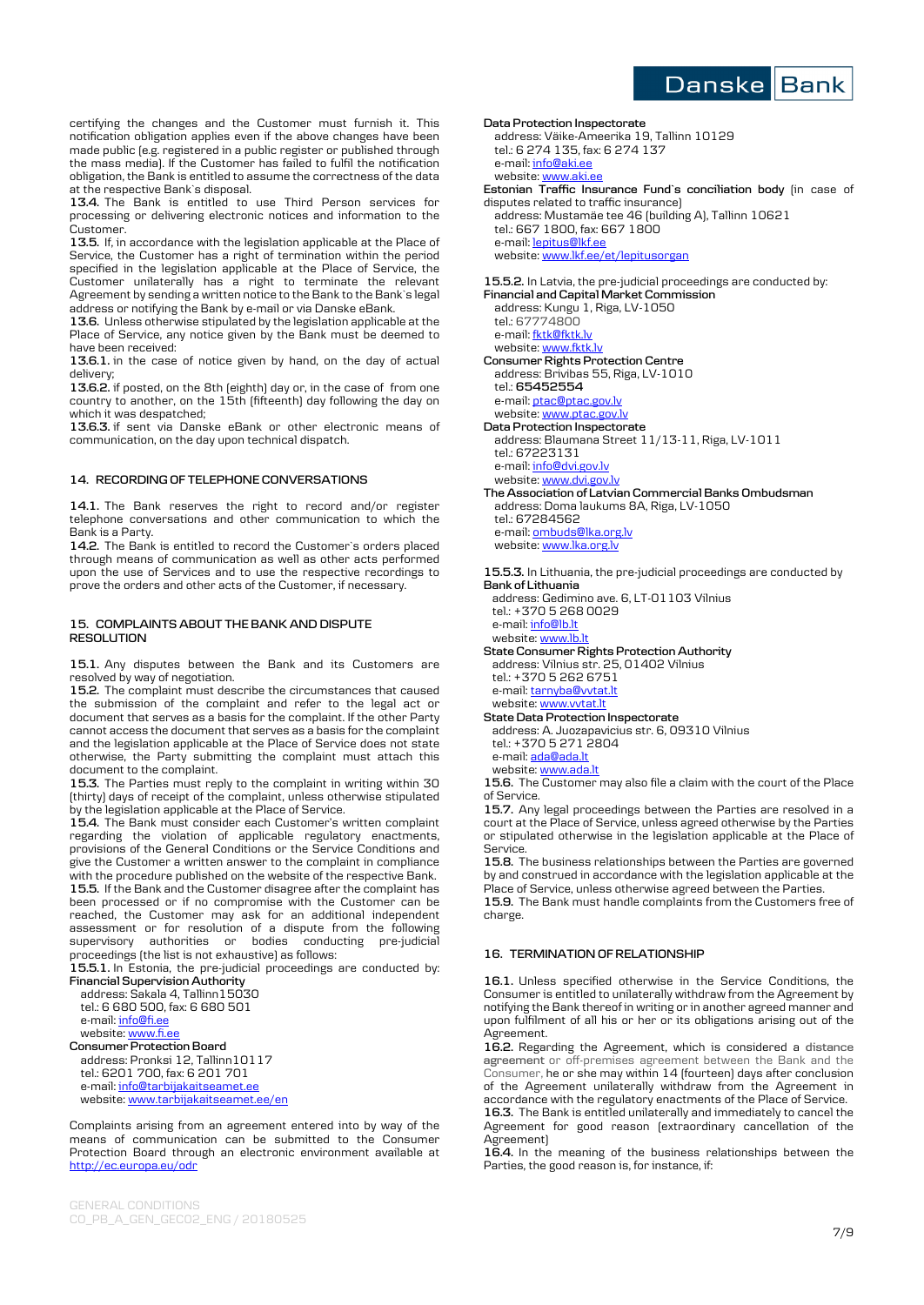

**16.4.1.** The Customer or a Related Person has breached an obligation whose precise fulfilment is a prerequisite for the continuing interest of the respective Bank in continuing the performance of the Agreement. Such obligations are, for instance, notifications of changes to the information provided in the documents submitted to the respective Bank or in the Agreement, presentation of sufficient information and documents verifying the legality of one`s economic activities, contractual partners, ownership structure and/or assets at the respective Bank`s request, presentation of accurate information about one`s economic situation, provided that such information is of significant importance to the Bank for making a credit decision or performing other operations, notification of the Bank of the deterioration of one`s economic situation and any other circumstances that can hinder the fulfilment of the Customer`s obligations towards the respective Bank in the manner required by the Bank;

**16.4.2.** the Customer has failed to fulfil his or her or its obligations which arises out of any Agreement concluded with the Group Entity and this circumstance constitutes good reason for the Bank to assume that the Customer will not fulfil his or her or its contractual obligations in future (the Customer is repeatedly in arrears);

**16.4.3.** the Customer has failed to present to the Bank or any other Group Entity sufficient data or required documents in order to identify himself or herself or itself or to certify the legal origin of his or her or its assets or if the documents and data submitted by the Customer do not eliminate the respective Bank's suspicion of possible money laundering or terrorist financing;

**16.4.4.** an event which, according to the assessment of the Bank, may prevent the due fulfilment of the Customer's obligations arising out of the Agreement or which has a considerable adverse effect on the Customer`s business activities or financial situation (e.g. the Customer`s bankruptcy proceedings);

**16.4.5.** a correspondent bank or any other intermediary of the Service demands the termination of the Agreement;

**16.4.6.** the respective Bank suspects the Customer of money laundering or terrorist financing or the Bank has doubts about the use of front men by the Customer in a transaction;

**16.4.7.** international or other national transaction restrictions (including Sanctions) have been introduced against the Customer or the Related Person;

**16.4.8.** the Bank suspects that its Customer`s transaction violates an international Sanction or other national transaction restriction (including Sanctions arising out of legislation of the United States of America);

**16.4.9.** any circumstance specified in the General Conditions regarding the refusal to conclude the Agreement or provide any other Service;

**16.4.10.** the Danish Financial Supervisory Authority or the local supervisory authority of the respective Bank or any other governmental authority demands the termination of the Agreement; **16.4.11.** the Customer does not fulfil the respective Bank`s requirements for the exchange of any tax-related information.

**16.5.** Before extraordinary cancellation of the Agreement, the Bank thoroughly considers all the circumstances and make its decision on the basis of the principle of reasonableness.

**16.6.** At all times, the Bank is entitled to unilaterally cancel any Agreement concluded for an indefinite period of time by notifying the Customer at least 60 (sixty) days in advance.

## **17. BANK`S LIABILITY**

**17.1.** The Parties must fulfil their obligations deriving from the Agreements duly, in good faith and reasonably by meeting the due diligence requirements and considering the generally accepted principles and practice.

**17.2.** The Parties are liable for the wrongful non-fulfilment or inappropriate fulfilment of their obligations deriving from the Conditions.

**17.3.** The Bank is not liable for the non-fulfilment of the obligation arising from a breakdown of or lack of access to IT systems or damage to data in these systems, regardless of whether the Bank or a Third Person supplier is responsible for the operation of these<br>systems, power failure or breakdown of the Bank's systems, power failure or breakdown of the telecommunications, legislative or administrative intervention, acts of God, war, revolution, civil unrest, sabotage, terrorism or vandalism (including computer virus attacks or hacking), strikes, lockouts, boycotts or picketing, regardless of whether the Bank itself is a Party to or has started such conflict and regardless of its cause or whether there is any other circumstance beyond the respective Bank's control which has been caused by *force majeure.*

**17.4.** The Bank is not liable for the Services or information provided by a Third Person through the Bank.

**17.5.** The Bank is not liable for losses caused by the failure of information systems if the information system failures do not last longer than the permitted daily duration of failures established by the respective Bank.

**17.6.** The Bank is not liable for any indirect loss (e.g. loss of profit) incurred by the Customer.

**17.7.** The Bank is not liable for any loss caused to the Customer or the Third Person by the Customer by failing to notify the Bank of changes in the information provided previously to the Bank.

**17.8.** The Bank is not liable for any loss caused by changes in currency rates or securities prices or other investment risks.

**17.9.** The Bank is not liable for any loss arising from the respective Bank`s unawareness of the absence of the passive legal capacity of the legal person or the absence of the active legal capacity or capacity to exercise the will of the natural person.

## **18. BANKING SECRECY**

**18.1.** All data and assessments known by the Bank concerning a Customer or other credit institution are deemed to be confidential information and subject to banking secrecy. The Bank must keep confidential all information subject to banking secrecy, unless otherwise stipulated by the legislation applicable at the Place of Service.

**18.2.** The Bank must provide information about the Customer in accordance with the legislation applicable at the Place of Service and exclusively to a specific person pursuant to the due procedure and in the required amount.

**18.3.** If the fulfilment of obligations towards the Bank is delayed, the Bank is entitled to include information about the Customer, the Customer's liabilities and the delay in the databases of the debt history of state authorities and private entities established in compliance with the procedure defined in legislative enactments.

**18.4.** The Customer agrees that the Bank may forward banking secrets to the following Third Persons:

**18.4.1.** a person and organisation (such as a payment intermediary, correspondent bank, issuer of e-invoices, international card organisation, ATM administrator, insurance provider, notary, surety and guarantee provider, pledgee, operator of trading venue and settlement system, translation, printing, communication and postal service provider, etc.) involved in the performance of the Agreement; **18.4.2.** a payment service provider, including to SWIFT (Society for Worldwide Interbank Financial Telecommunication[, www.swift.com\)](http://www.swift.com/), involved in the fulfilment of banking transaction (payments, securities transactions, etc.), whereas:

**18.4.2.1.**a payment service provider, involved in the fulfilment of banking transactions, may be located also in a country, which has not acceded to the EEA agreement;

**18.4.2.2.**a payment service provider related to the banking transaction or SWIFT may be obliged to disclose the banking secret of the banking transaction related to the Customer to the authorised state authority of the respective country of location, in cases as prescribed in the legislation of the country of location, enabling administration of taxes and preventing terrorist financing and money laundering;

18.4.3. a state registrar (such as the commercial register, population register, credit register, etc.) if it is necessary to verify the accuracy of credit data and documents presented to the Bank and ensure their timeliness, or a private payment defaults registrar if the Customer has failed to perform any financial obligation towards the Bank duly;

18.4.4. the person providing services to the Bank (such as an IT service provider, customer survey provider, legal adviser, etc.);

**18.4.5.** any other Group Entity, in order to:

**18.4.5.1.**assess the proficiency of the Customer by using the collected personal and financial information;

**18.4.5.2.**fulfil the requirements necessary for managing and mitigating risks, including for the application of the due diligence measures provided for in the money laundering and terrorist financing preventive measures pursuant to the legislation applicable at the Place of Service;

**18.4.5.3.**organise statistical researches and analyses of market shares and other financial indicators of customer groups, products and services;

**18.4.5.4.**meet the prudential norms, including capital and liquidity requirements, applicable to Danske Bank Group, implementation of the principle of responsible lending etc.;